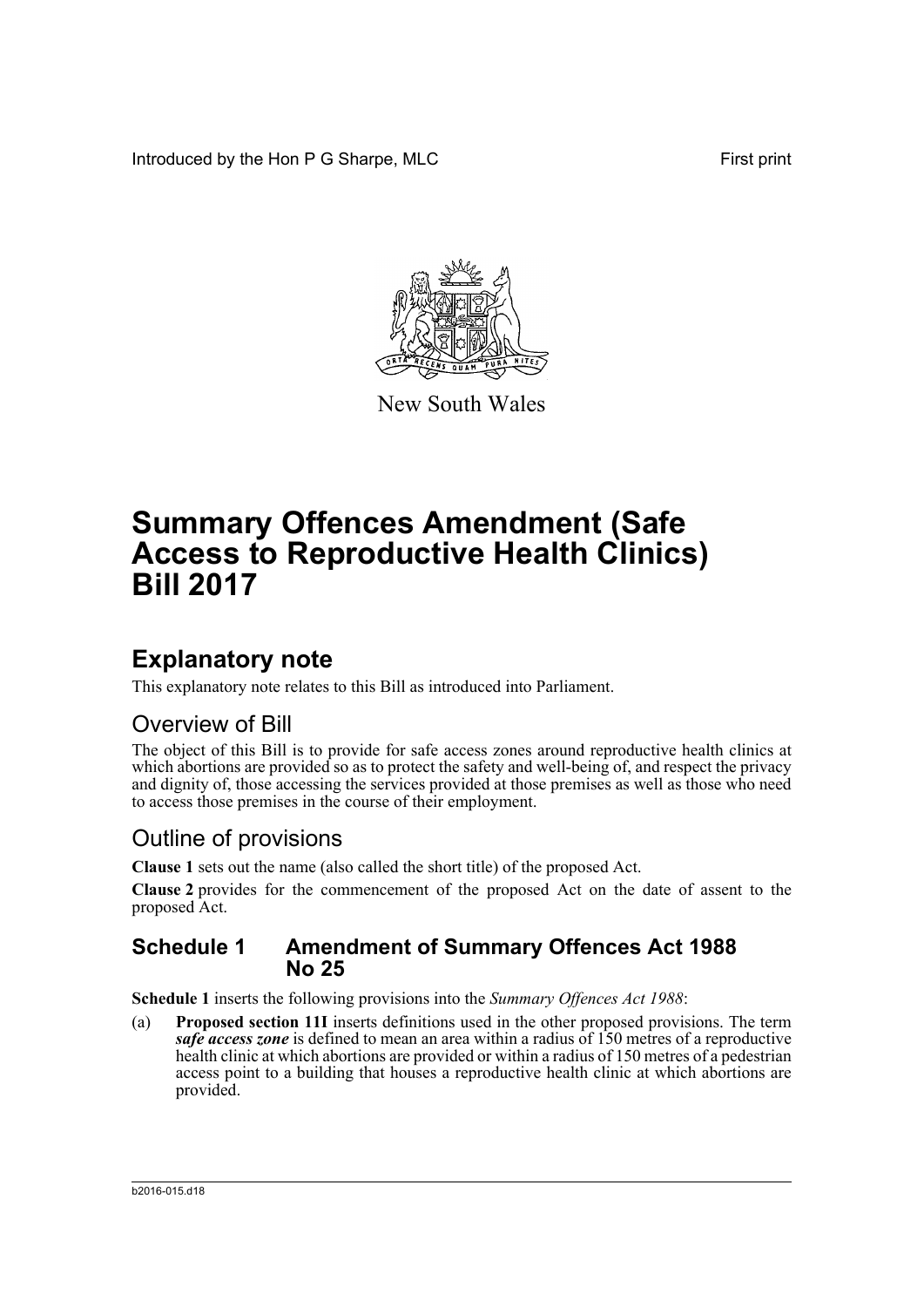Summary Offences Amendment (Safe Access to Reproductive Health Clinics) Bill 2017 [NSW] Explanatory note

#### (b) **Proposed section 11J** provides that:

- (i) it is the intention of Parliament that the fact that the public is entitled to access health services, including abortions, should be respected and that the public should be able to enter and leave reproductive health clinics at which abortions are provided without interference, and in a manner that protects their safety and well-being and respects their privacy and dignity, as should employees and other persons who need to access such clinics in the course of their duties and responsibilities, and
- (ii) accordingly, the objects of the proposed Division are to provide for safe access zones around such reproductive health clinics so as to protect the safety and well-being of, and respect the privacy and dignity of, those accessing the services provided at those premises and those who need to access those premises in the course of their duties and responsibilities, and to prohibit the publication and distribution of certain recordings of those persons in those safe access zones.
- (c) **Proposed section 11K** makes it an offence for a person who is in a safe access zone to harass, intimidate, interfere with, threaten, hinder, obstruct or impede any person accessing, leaving, or attempting to access or leave, any reproductive health clinic at which abortions are provided. The maximum penalty is 150 penalty units (currently \$16,500) or imprisonment for 12 months.
- (d) **Proposed section 11L** makes it an offence for a person who is in a safe access zone to obstruct or block a footpath or road leading to any reproductive health clinic at which abortions are provided. The maximum penalty is 150 penalty units or imprisonment for 12 months.
- (e) **Proposed section 11M** makes it an offence for a person who is in a safe access zone to communicate in relation to abortions in a manner that is able to be seen or heard by a person accessing, leaving, attempting to access or leave, or inside, a reproductive health clinic at which abortions are provided and that is reasonably likely to cause distress or anxiety to any such person. The maximum penalty is 150 penalty units or imprisonment for 12 months.
- (f) **Proposed section 11N** makes it an offence for a person to:
	- (i) intentionally capture visual data of another person, without that other person's consent, if that other person is in a safe access zone and is accessing, leaving, or attempting to access or leave, or is inside, a reproductive health clinic at which abortions are provided, or
	- (ii) publish or distribute a recording of another person without that other person's consent if the recording was made while that other person was in a safe access zone and was accessing, leaving, attempting to access or leave, or inside, a reproductive health clinic at which abortions are provided if the recording contains particulars likely to lead to the identification of that other person.

The maximum penalty for either offence is 150 penalty units or imprisonment for 12 months.

- (g) **Proposed section 11O** provides for the seizure of things that a police office suspects on reasonable grounds may provide evidence of the commission of an offence under the proposed Division.
- (h) **Proposed section 11P** provides that the proposed Division does not apply so as to prohibit conduct occurring in the forecourt of, or on the footpath or road outside, Parliament House in Macquarie Street, Sydney or to prohibit the carrying out of any survey or opinion poll by or with the authority of a candidate, or the distribution of any handbill or leaflet by or with the authority of a candidate, during the course of a Commonwealth, State or local government election, referendum or plebiscite. The provision also provides that the proposed Division applies despite anything to the contrary in other statutory provisions about public assemblies or protests.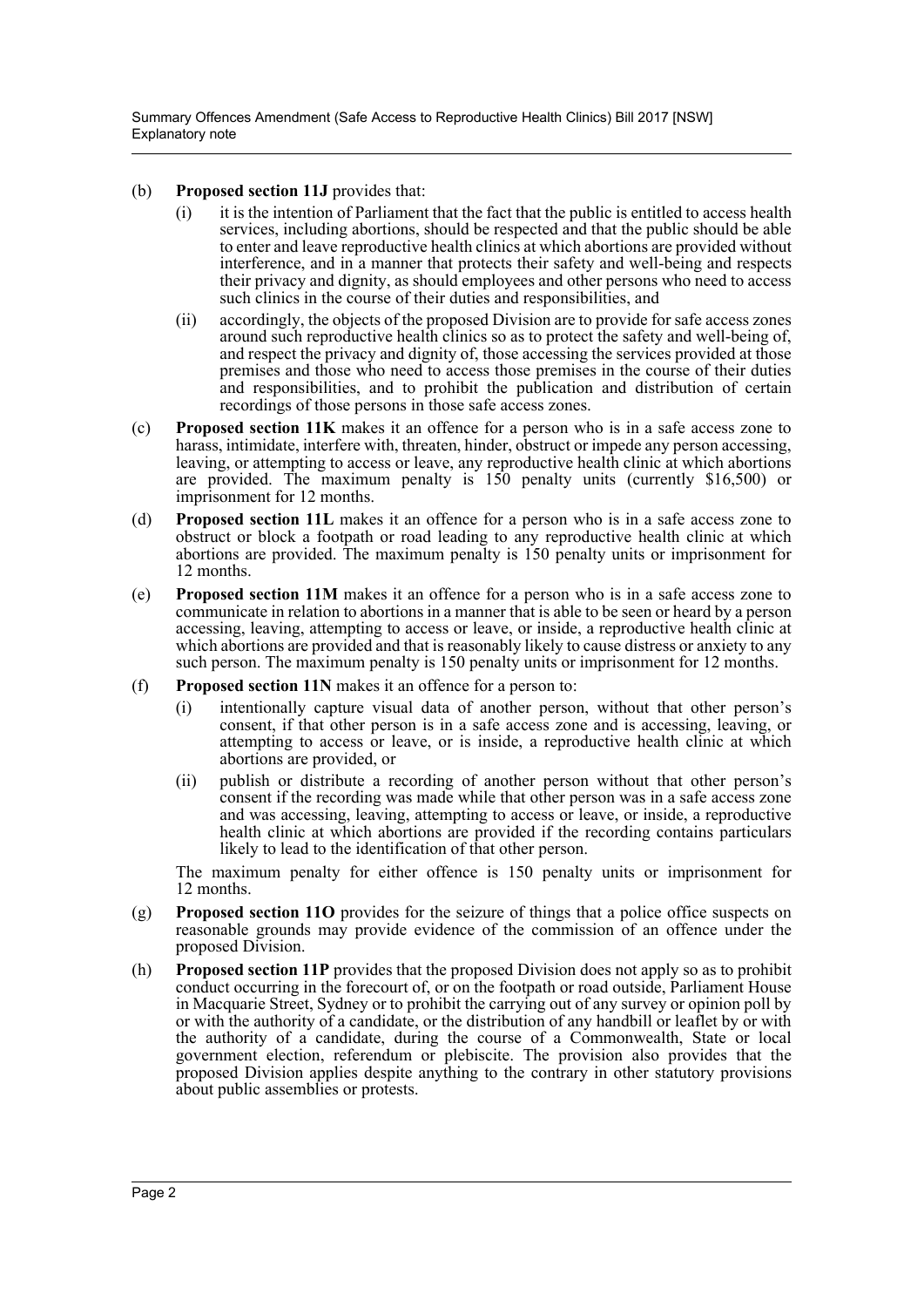Introduced by the Hon P G Sharpe, MLC First print



New South Wales

# **Summary Offences Amendment (Safe Access to Reproductive Health Clinics) Bill 2017**

## **Contents**

| <b>Schedule 1</b> |             | <b>Amendment of Summary Offences Act 1988 No 25</b> |      |
|-------------------|-------------|-----------------------------------------------------|------|
|                   | $2^{\circ}$ | Commencement                                        |      |
|                   | $1 \quad$   | Name of Act                                         |      |
|                   |             |                                                     | Page |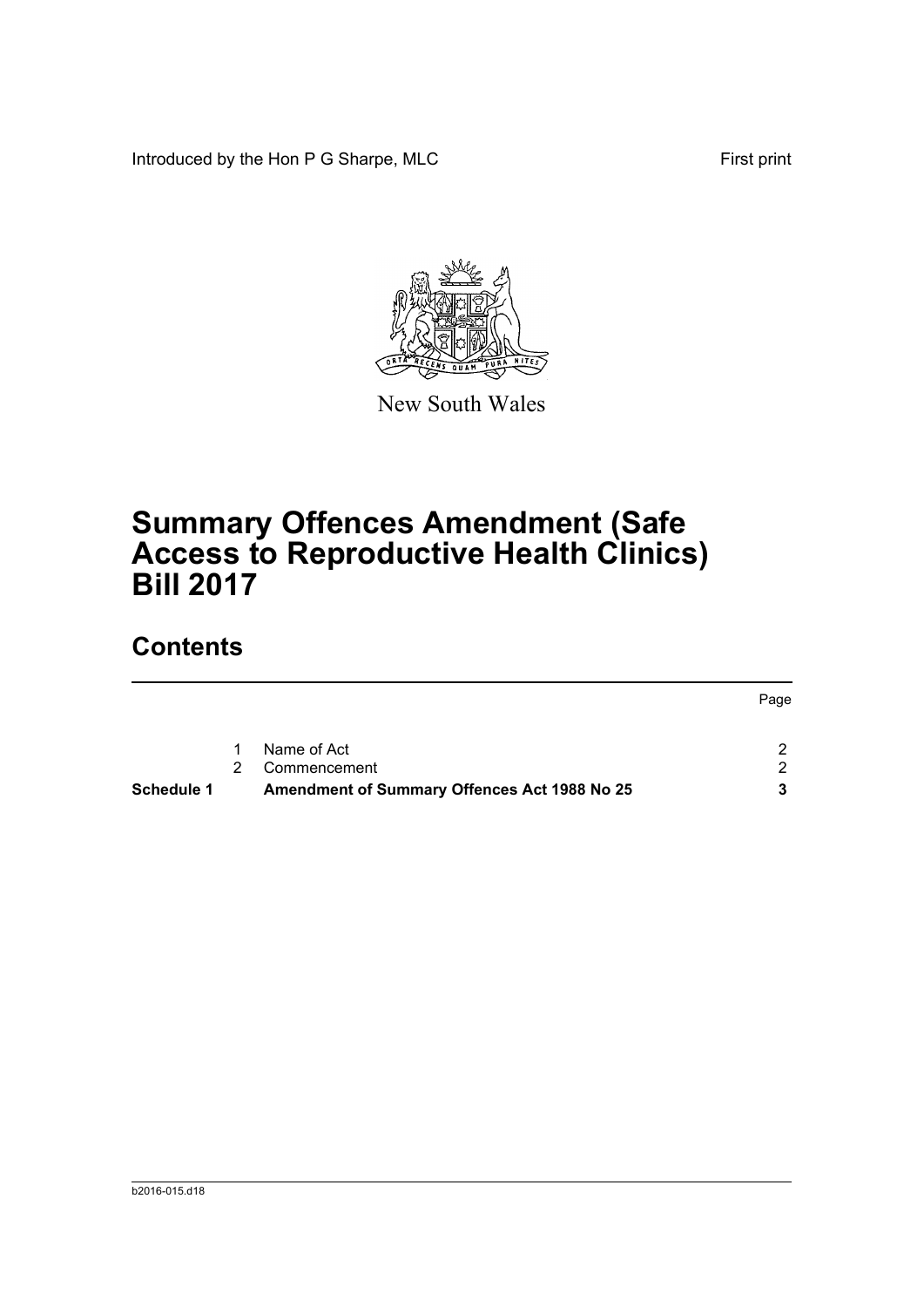

New South Wales

## **Summary Offences Amendment (Safe Access to Reproductive Health Clinics) Bill 2017**

No , 2017

### **A Bill for**

An Act to amend the *Summary Offences Act 1988* to provide for safe access zones around reproductive health clinics at which abortions are performed and to prohibit certain behaviour in those zones.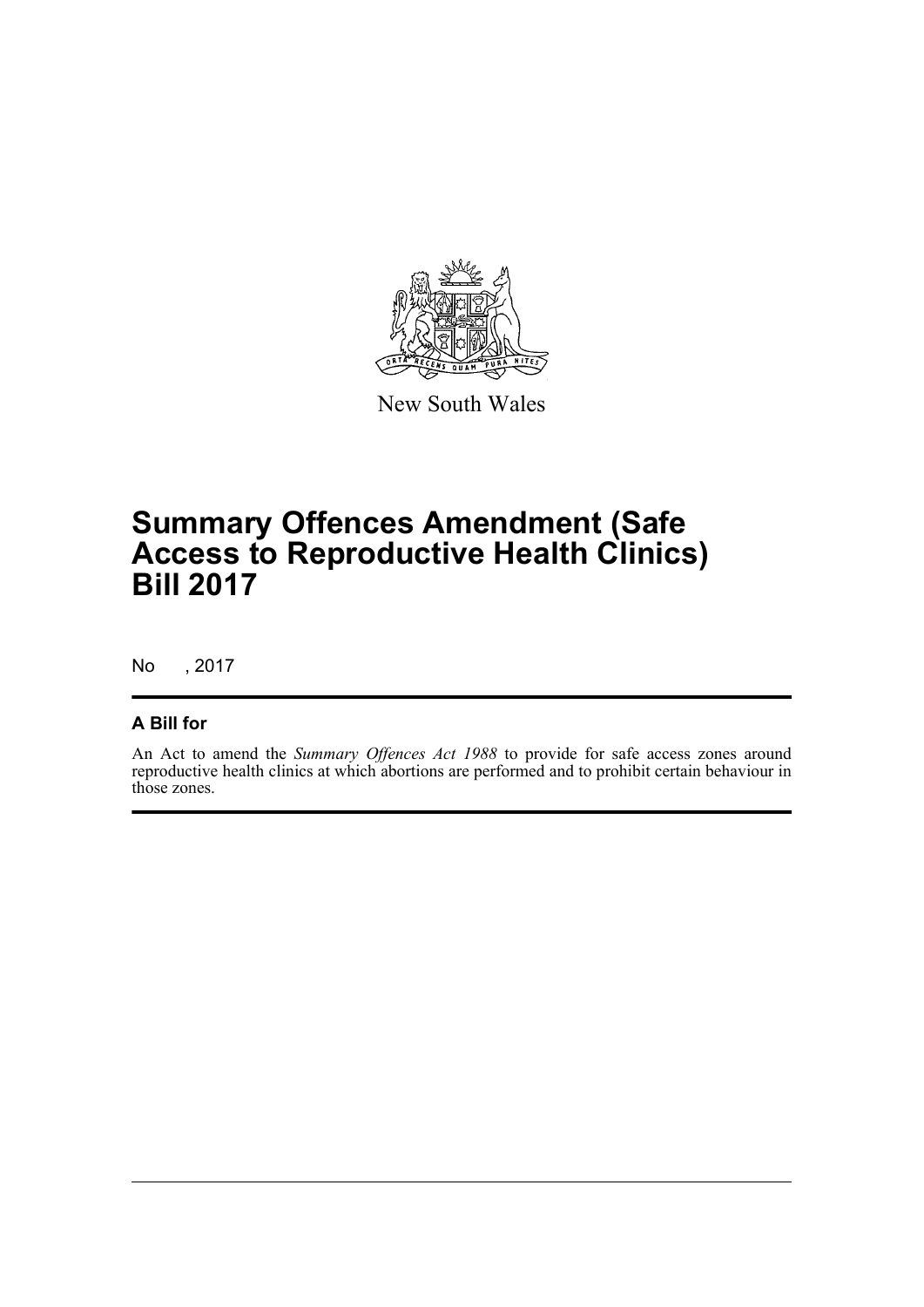Summary Offences Amendment (Safe Access to Reproductive Health Clinics) Bill 2017 [NSW]

<span id="page-4-1"></span><span id="page-4-0"></span>

| The Legislature of New South Wales enacts:                                                           |                     |
|------------------------------------------------------------------------------------------------------|---------------------|
| Name of Act                                                                                          | 2                   |
| This Act is the Summary Offences Amendment (Safe Access to Reproductive Health<br>Clinics) Act 2017. | 3<br>$\overline{4}$ |
| <b>Commencement</b>                                                                                  |                     |
| This Act commences on the date of assent to this Act.                                                | 6                   |
|                                                                                                      |                     |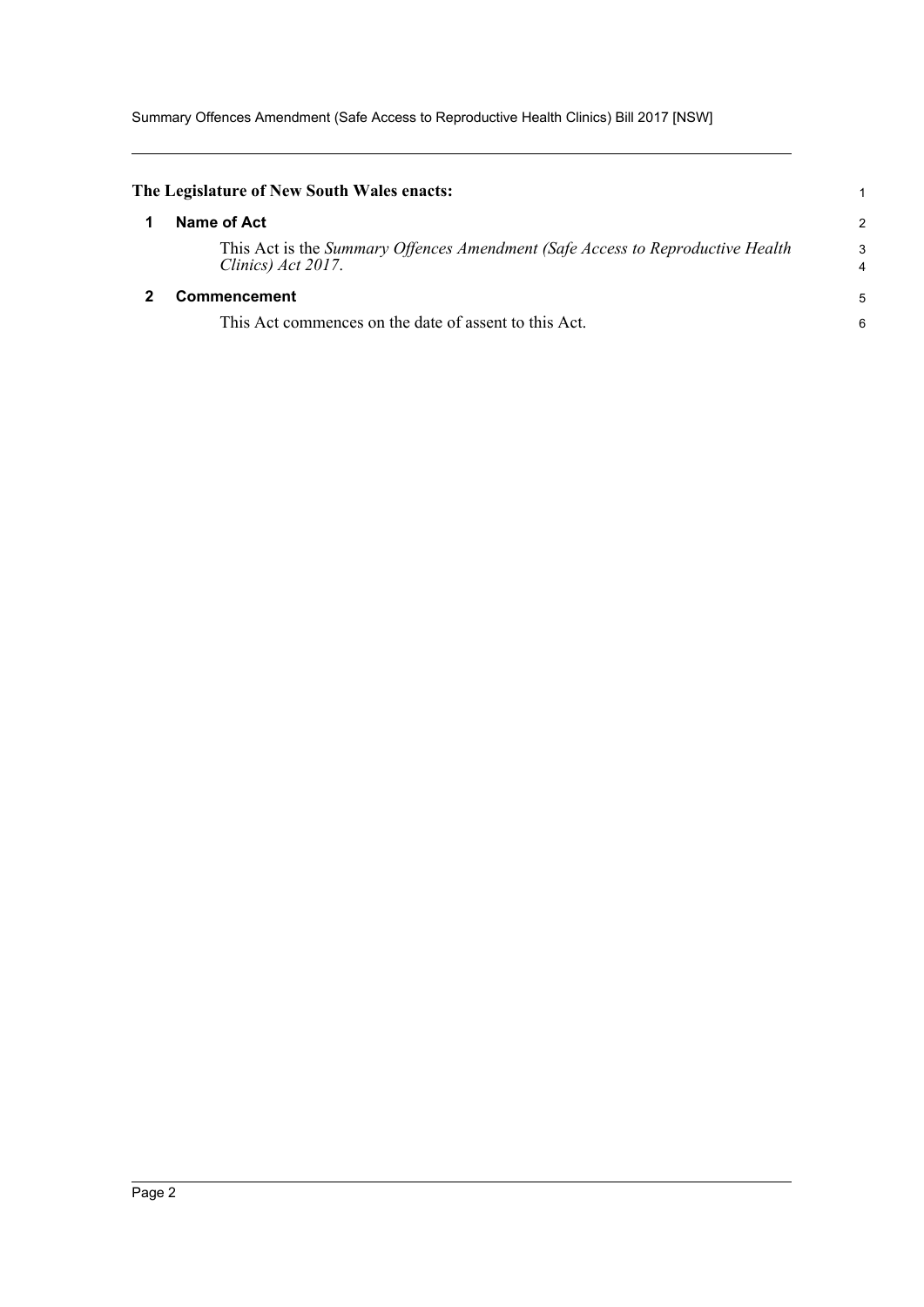<span id="page-5-0"></span>

| <b>Schedule 1</b> |                    |                     |                    | <b>Amendment of Summary Offences Act 1988</b><br><b>No 25</b>                                                                                                                                                                                                                                                                                                                                                                   |                                      |  |
|-------------------|--------------------|---------------------|--------------------|---------------------------------------------------------------------------------------------------------------------------------------------------------------------------------------------------------------------------------------------------------------------------------------------------------------------------------------------------------------------------------------------------------------------------------|--------------------------------------|--|
|                   |                    | Part 2, Division 2C |                    |                                                                                                                                                                                                                                                                                                                                                                                                                                 |                                      |  |
|                   |                    |                     |                    | Insert after section 11H:                                                                                                                                                                                                                                                                                                                                                                                                       | 4                                    |  |
|                   | <b>Division 2C</b> |                     |                    | Prohibited behaviour around reproductive health<br>clinics where abortions are provided                                                                                                                                                                                                                                                                                                                                         |                                      |  |
|                   | 111                |                     | <b>Definitions</b> |                                                                                                                                                                                                                                                                                                                                                                                                                                 | $\overline{7}$                       |  |
|                   |                    |                     |                    | In this Division:<br><i>abortion</i> means the administration of a drug, or the use of an instrument or any<br>other means, with intent to procure a miscarriage.<br>reproductive health clinic means any premises where medical services<br>relating to aspects of human reproduction or maternal health are provided, but<br>does not include a pharmacy.<br>safe access zone means an area within a radius of 150 metres of: | 8<br>9<br>10<br>11<br>12<br>13<br>14 |  |
|                   |                    |                     | (a)                | a reproductive health clinic at which abortions are provided, or                                                                                                                                                                                                                                                                                                                                                                | 15                                   |  |
|                   |                    |                     | (b)                | a pedestrian access point to a building that houses a reproductive health<br>clinic at which abortions are provided.                                                                                                                                                                                                                                                                                                            | 16<br>17                             |  |
|                   | 11J                |                     |                    | <b>Objects of Division</b>                                                                                                                                                                                                                                                                                                                                                                                                      | 18                                   |  |
|                   |                    | (1)                 |                    | It is the intention of Parliament that:                                                                                                                                                                                                                                                                                                                                                                                         | 19                                   |  |
|                   |                    |                     | (a)                | the fact that the public is entitled to access health services, including<br>abortions, should be respected, and                                                                                                                                                                                                                                                                                                                | 20<br>21                             |  |
|                   |                    |                     | (b)                | the public should be able to enter and leave reproductive health clinics<br>at which abortions are provided without interference, and in a manner<br>that protects their safety and well-being and respects their privacy and<br>dignity, as should employees and other persons who need to access such<br>clinics in the course of their duties and responsibilities.                                                          | 22<br>23<br>24<br>25<br>26           |  |
|                   |                    | (2)                 |                    | Accordingly, the objects of this Division are:                                                                                                                                                                                                                                                                                                                                                                                  | 27                                   |  |
|                   |                    |                     | (a)                | to provide for safe access zones around reproductive health clinics at<br>which abortions are provided so as to protect the safety and well-being<br>of, and respect the privacy and dignity of, those accessing the services<br>provided at those premises, and those who need to access those<br>premises in the course of their duties and responsibilities, and                                                             | 28<br>29<br>30<br>31<br>32           |  |
|                   |                    |                     | (b)                | to prohibit the publication and distribution of certain recordings of those<br>persons in those safe access zones.                                                                                                                                                                                                                                                                                                              | 33<br>34                             |  |
|                   | <b>11K</b>         |                     |                    | Interfering with access of persons to reproductive health clinics                                                                                                                                                                                                                                                                                                                                                               | 35                                   |  |
|                   |                    |                     |                    | A person who is in a safe access zone must not harass, intimidate, interfere<br>with, threaten, hinder, obstruct or impede, by any means, any person<br>accessing, leaving, or attempting to access or leave, any reproductive health<br>clinic at which abortions are provided.                                                                                                                                                | 36<br>37<br>38<br>39                 |  |
|                   |                    |                     |                    | Maximum penalty: 150 penalty units or imprisonment for 12 months.                                                                                                                                                                                                                                                                                                                                                               | 40                                   |  |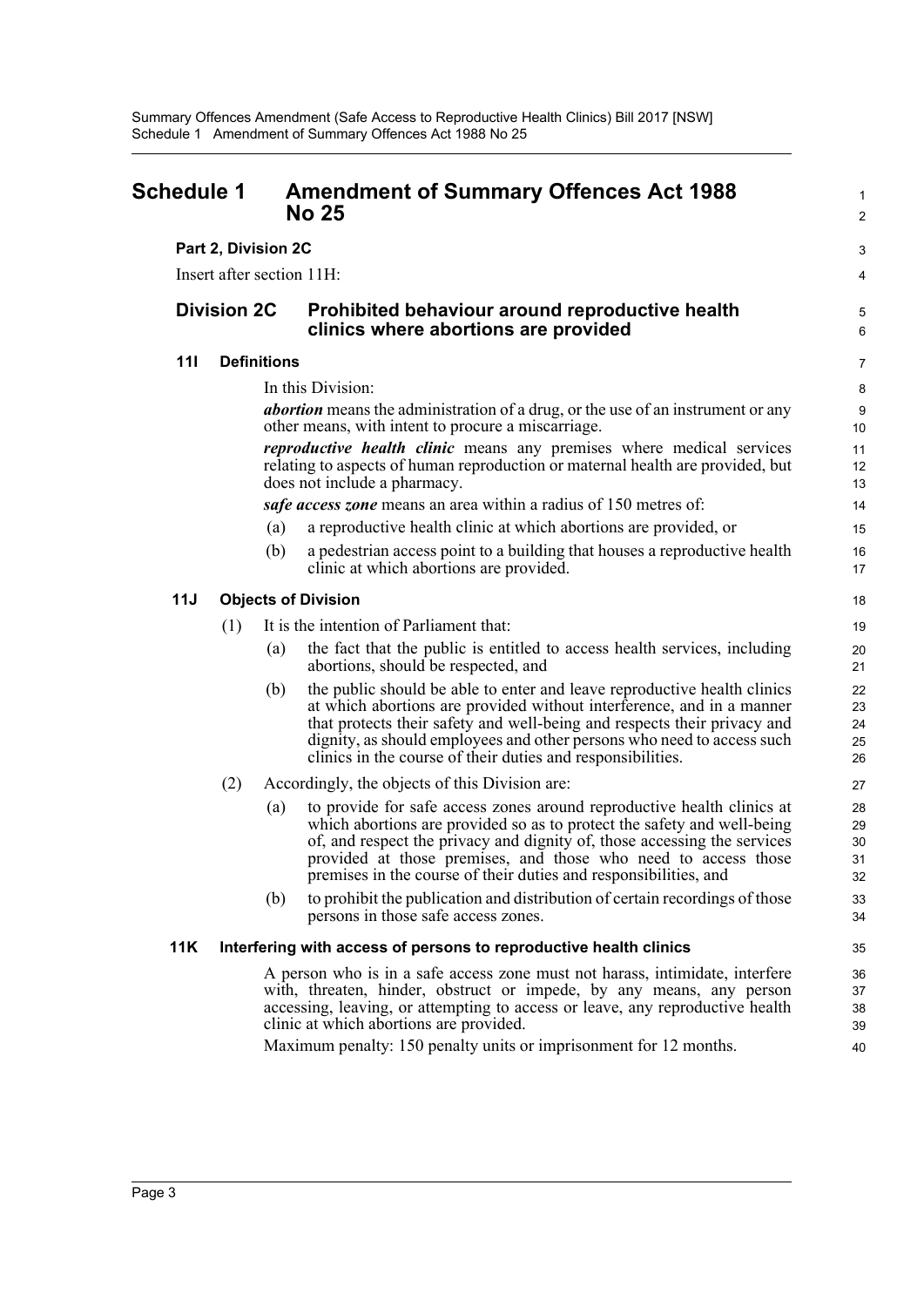#### **11L Obstructing, blocking or impeding footpaths or roads providing access to reproductive health clinics**

A person who is in a safe access zone must not, without reasonable excuse, obstruct or block a footpath or road leading to any reproductive health clinic at which abortions are provided.

Maximum penalty: 150 penalty units or imprisonment for 12 months.

#### **11M Causing actual or potential distress or anxiety to persons in safe access zones**

- (1) A person who is in a safe access zone must not make a communication that relates to abortions, by any means, in a manner:
	- (a) that is able to be seen or heard by a person accessing, leaving, attempting to access or leave, or inside, a reproductive health clinic at which abortions are provided, and
	- (b) that is reasonably likely to cause distress or anxiety to any such person. Maximum penalty: 150 penalty units or imprisonment for 12 months.
- (2) This section does not apply to an employee or other person who provides services at the reproductive health clinic.

#### **11N Capturing and distributing visual data of persons in safe access zone**

(1) A person must not intentionally capture visual data of another person, by any means, without that other person's consent, if that other person is in a safe access zone and is accessing, leaving, or attempting to access or leave, or is inside, a reproductive health clinic at which abortions are provided. Maximum penalty: 150 penalty units or imprisonment for 12 months.

- (2) A person must not publish or distribute a recording of another person without that other person's consent if:
	- (a) the recording was made while that other person was in a safe access zone and was accessing, leaving, attempting to access or leave, or inside, a reproductive health clinic at which abortions are provided, and
	- (b) the recording contains particulars likely to lead to the identification of that other person.

Maximum penalty: 150 penalty units or imprisonment for 12 months.

(3) In this section:

*capture visual data* of another person means to capture moving or still images of the other person by a camera or any other means in such a way that:

- (a) a recording is made of the images, or
- (b) the images are capable of being transmitted in real time with or without retention or storage in a physical or electronic form, or
- (c) the images are otherwise capable of being distributed.
- *distribute* means:
- (a) communicate, exhibit, send, supply or transmit, whether to a particular person or not, or
- (b) make available for access, whether by a particular person or not, or
- (c) enter into an agreement or arrangement to do any thing mentioned in this definition, or
- (d) attempt to distribute (within the meaning of paragraphs  $(a)$ – $(c)$ ).